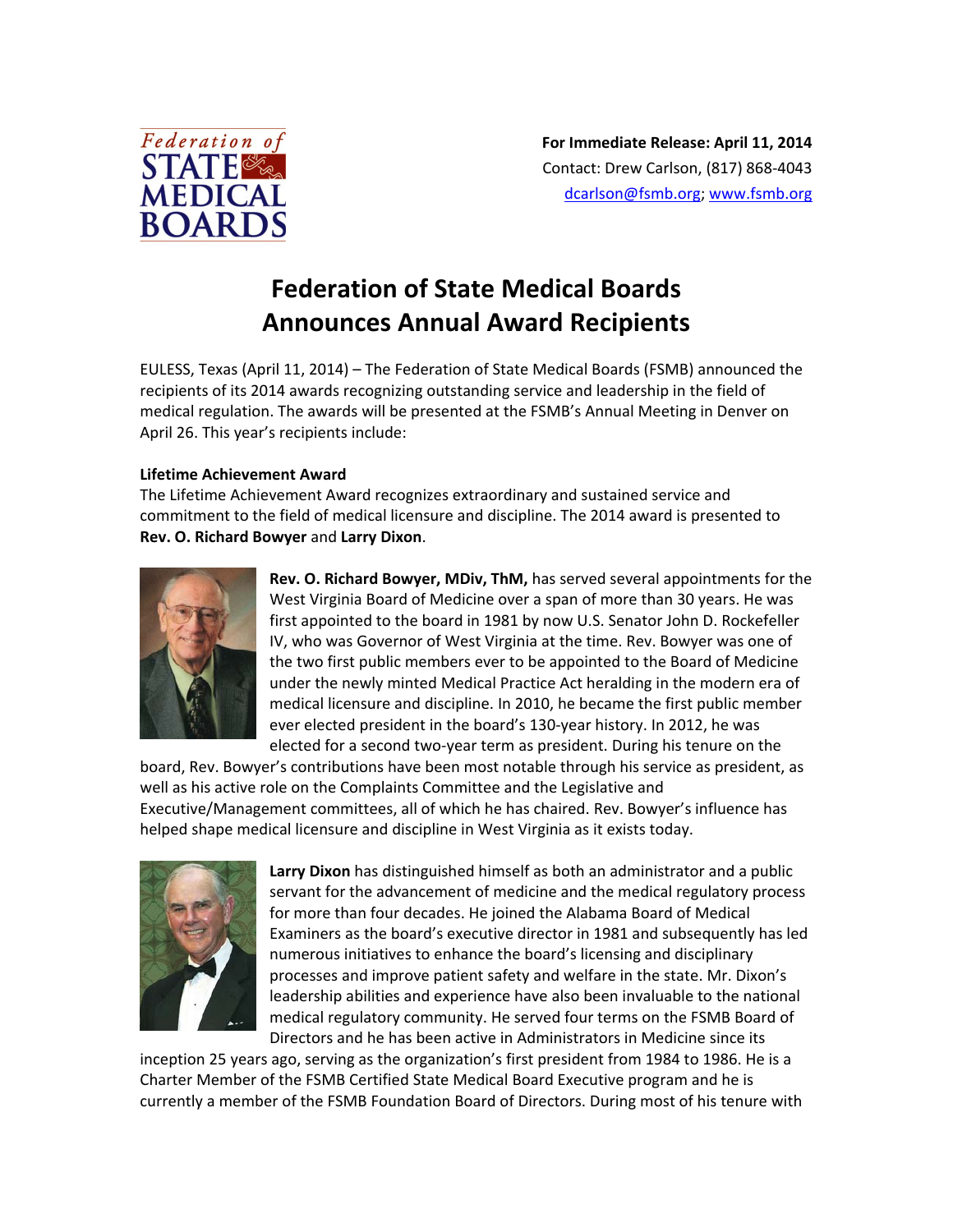the medical board, Mr. Dixon simultaneously served his state as a member and leader in the Alabama Legislature. After serving a term in the state's House of Representatives, he was elected to the Alabama State Senate, where he served for 28 years before stepping down in 2011.

## **Distinguished Service Award**

The Distinguished Service Award recognizes the highest level of service, commitment and contribution to the FSMB; the advancement of the profession of medical licensure and discipline; and the strengthening and enhancement of public protection. The 2014 award is presented posthumously to **Ellen Harder, PA‐C.** 



**Ellen Harder, PA‐C,** who passed away on Sept. 17, 2013, was a widely known and respected advocate of physician assistant roles to physicians, regulators and policy makers. First appointed to the Washington State Medical Quality Assurance Commission in 2004, Ms. Harder served the Medical Commission as a physician assistant member for two four‐year terms, and she was the first physician assistant to chair the Medical Commission's Policy Committee. She also served as a member of the Physician Assistant Advisory Committee. During her second term on the Medical Commission, she was appointed by

the FSMB as its Fellow to the National Commission on Certification of Physician Assistants (NCCPA). Ms. Harder successfully advocated for changes to modernize the rules regulating physician assistants – she lived to see the Washington State Legislature pass House Bill 1737 in 2013, which mandated the Medical Commission to adopt new rules modernizing the current regulation of physician assistants.

## **John H. Clark, MD Leadership Award**

The John H. Clark, MD Leadership Award recognizes outstanding and exemplary leadership, commitment and contributions in advancing the public good at the state medical board level. The 2014 award is presented to **Leslie Burger, MD,** and **Patricia King, MD, PhD.** 



**Leslie Burger, MD,** played a major leadership role in spearheading a transformation of the Washington State Medical Quality Assurance Commission during his tenure. Appointed in 2006 to the Commission and installed as chair in 2009, Dr. Burger was one of three chairs overseeing a five‐year pilot project with a sunset report mandating dedicated staff and negotiated performance measures that focused on timely licensing, discipline and fiscal responsibility. Dr. Burger applied his considerable experience as a CEO and CMO of large organizations to transform the Commission into an integrated, cohesive organization with dedicated, co‐located staff and the

highest performance in the Department of Health in all negotiated metrics. In 2013, the Washington State Legislature and the Governor recognized the improved Commission and the structure established by Dr. Burger and memorialized in the Commission sunset report with a bill validating the sunset/pilot and making permanent the increased authority and business model of the Medical Commission. Dr. Burger also serves the medical regulatory community through his service with the FSMB Foundation, which he currently serves as vice president.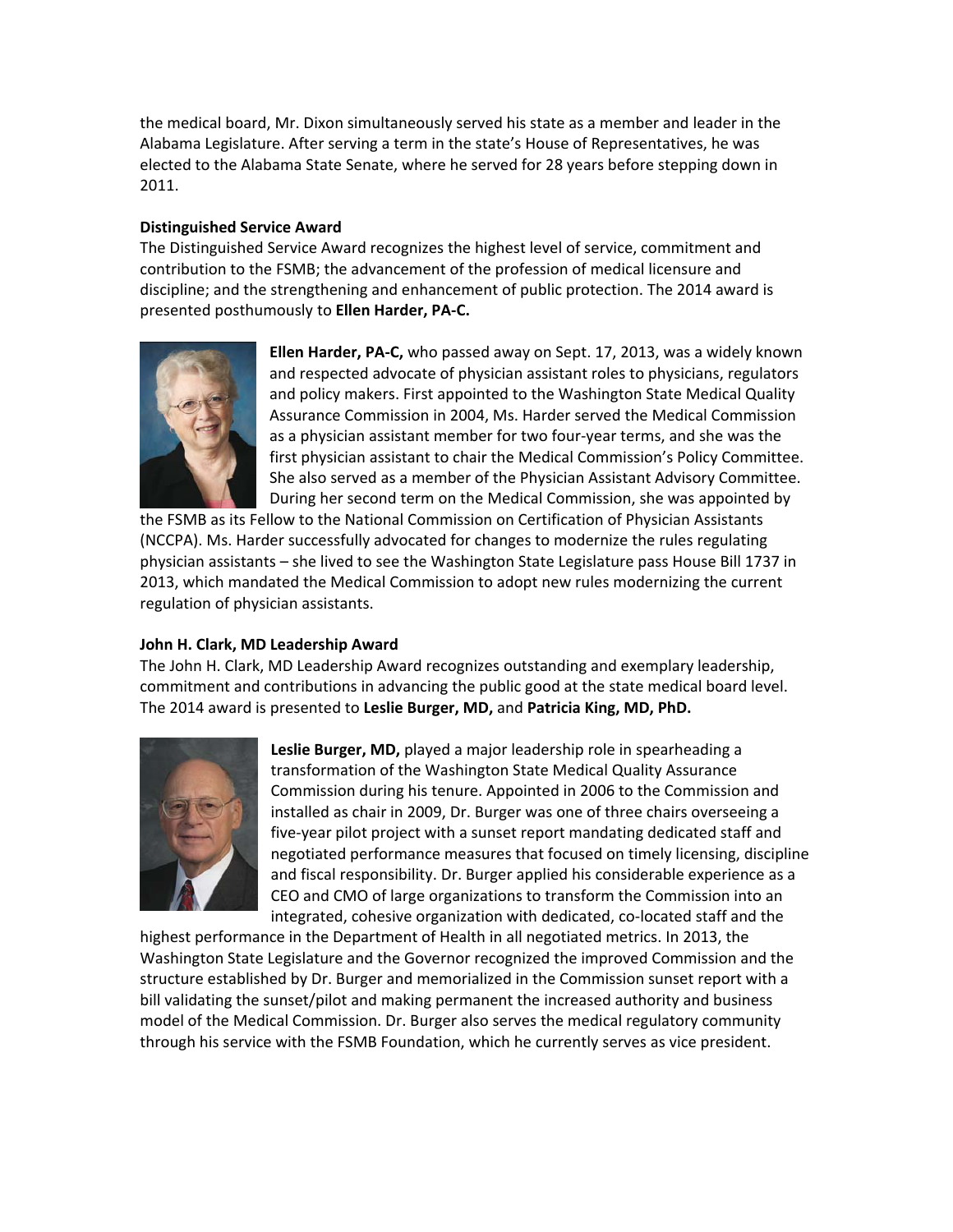

**Patricia King, MD, PhD**, has a long history of outstanding and selfless service that has contributed to the public good through the work of the Vermont Board of Medical Practice. A member of the board since 2003, she has chaired key committees and served as chair since 2010. Despite the demands of being a busy clinician and Associate Professor at the University of Vermont College of Medicine, Dr. King always makes herself available for the many extra appearances entailed in the role of chair, invariably finding a way to make it to legislative hearings, orientation meetings for new members, public meetings about proposed board rules, and meetings with the Physician

Health Program. Dr. King's record with the FSMB resembles her service with the Vermont board. Most recently, she joined the FSMB committee to consider an Interstate Medical Licensure Compact proposal, and she also serves on the State Board Advisory Panel to the United States Medical Licensing Examination. Additionally, Dr. King is a member of the FSMB Editorial Committee, which guides the editorial content of the *Journal of Medical Regulation.*

## **Award of Merit**

The Award of Merit recognizes an activity or contribution that has positively impacted and strengthened the profession of medical licensure and discipline and helped enhance public protection. The 2014 award is presented to **H. Westley Clark, MD, JD, MPH,** and **Edward Salsberg, MPA**.



As the Director of the Substance Abuse and Mental Health Services Administration, Center for Substance Abuse Treatment (SAMHSA/CSAT) since 1998, **H. Westley Clark, MD, JD, MPH**, has recognized and valued the critical role of the FSMB and its member boards in public health. Under his leadership, his office has supported FSMB's work in the areas of pain management and addiction treatment for more than a decade. With support from SAMHSA/CSAT, the FSMB developed model policies on pain management and opioid addiction treatment in the medical office in 2002 and 2013, as well as CME programs for members and staff of state medical

boards. Additionally, SAMHSA supported several individual state medical boards in co‐ sponsoring live CME programs on appropriate prescribing. SAMHSA/CSAT also provided support for the accreditation of the 2nd edition of *Responsible Opioid Prescribing, A Clinician's Guide*.



**Edward Salsberg, MPA**, has spent more than 30 years studying the health workforce, including nearly 20 years establishing and directing three centers dedicated to workforce data collection, analysis and research. As the first Director for the National Center for Workforce Analysis at the Health Resources and Services Administration, Mr. Salsberg supported the FSMB's initial work to develop a Minimum Data Set (MDS), including working closely with an FSMB advisory committee on the MDS. Under his leadership, the office provided guidance and encouragement to state medical boards to begin implementing Minimum Data Sets, and he worked with individual state

boards in gathering the critical data necessary to make workforce decisions. Previously, Mr. Salsberg directed the AAMC Center for Workforce Studies where he worked with the FSMB to inform boards about workforce projections.